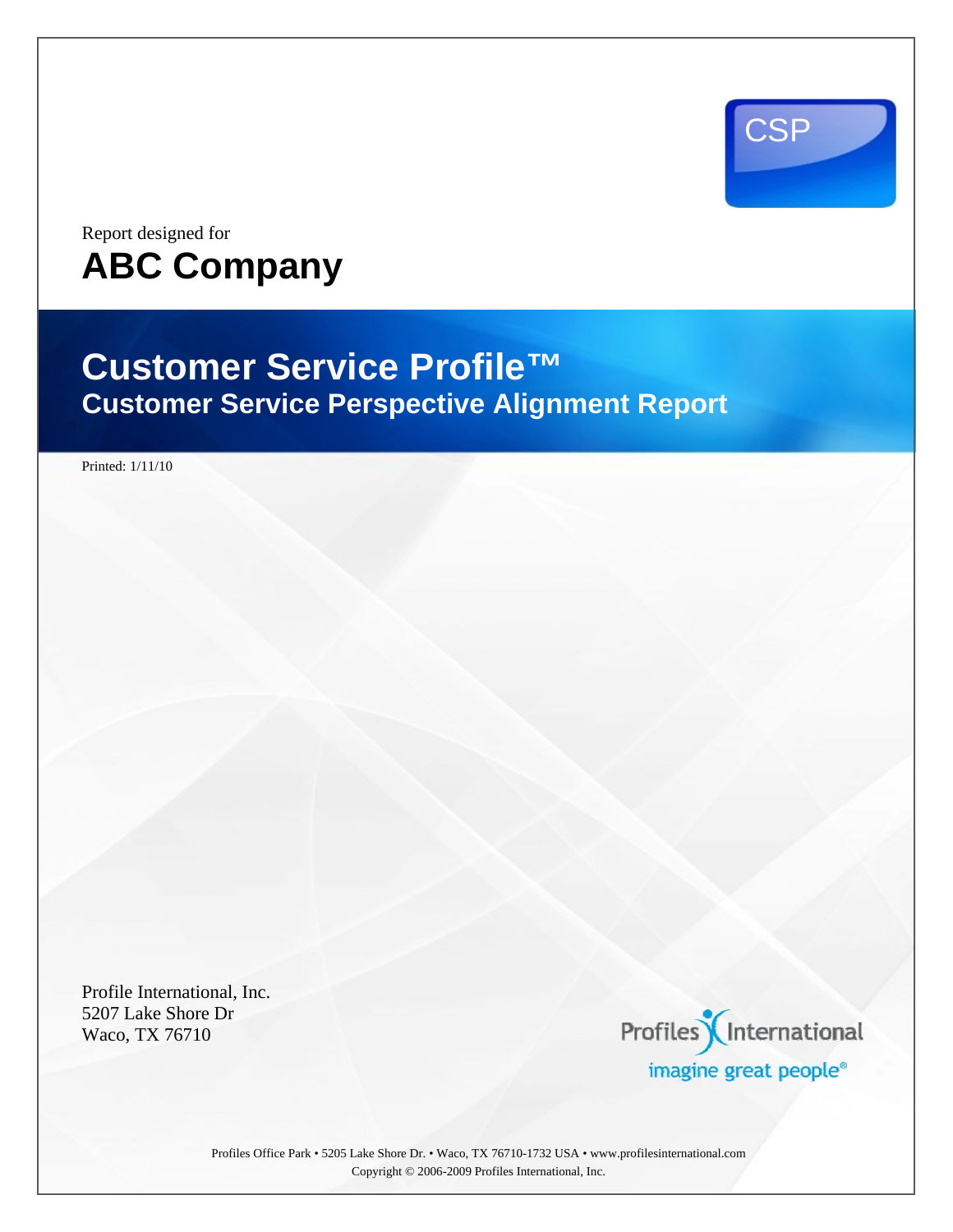## **Introduction**

**The Customer Service Perspective is your organization's point of view on 50 different customer service considerations. This report views those ideas from two directions. First it compares your perspective with that of other companies in your industry.** 

**Second, it displays the percentage of this current group of candidates who do not agree with your organization's service perspective. This percentage is shown to the right of each item.**

When your candidates' answers differ from your Service Perspective, a few things can be learned:

- 1. They really don't have the kind of service perspective that you would like to see in your organization.
- 2. There might be a substantial training need if a high percentage of your group sees your perspective differently than your organization's perspective.
- 3. You might want your managers to discuss these differences within their departments to see whether there is a legitimate reason or not to change your Service Perspective.

|                                                                                        | The left column shows the answers typical for other companies. Where your answers differ from<br>these, both answers are highlighted for your convenience. |  |                                                                                            |     |  |  |
|----------------------------------------------------------------------------------------|------------------------------------------------------------------------------------------------------------------------------------------------------------|--|--------------------------------------------------------------------------------------------|-----|--|--|
| The standards that were set for your organization are shown below in the right column. |                                                                                                                                                            |  |                                                                                            |     |  |  |
| % of selected group <b>NOT</b> in agreement with your company's<br>perspective.        |                                                                                                                                                            |  |                                                                                            |     |  |  |
|                                                                                        | Yes Yes                                                                                                                                                    |  | All of a customer's concerns are important; never dissuade them from<br>asking questions.  |     |  |  |
|                                                                                        | Yes Yes                                                                                                                                                    |  | All customers should be treated the same; no customer is more important<br>than any other. | 75% |  |  |
|                                                                                        | Yes Yes                                                                                                                                                    |  | Certain technical questions should be referred to an internal expert or<br>supervisor.     |     |  |  |

© Profiles International, Inc.

Page 1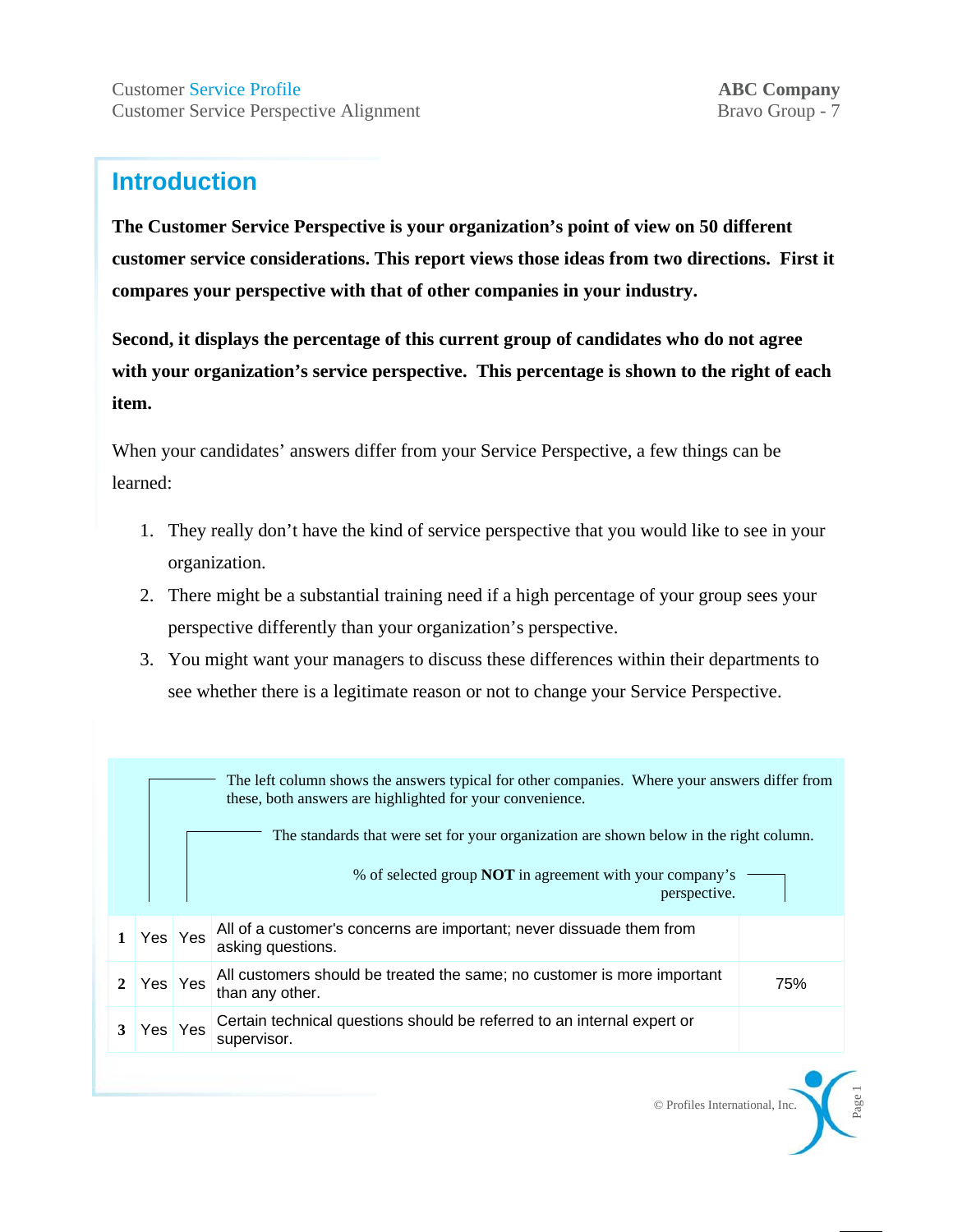Customer Service Profile<br>
Customer Service Perspective Alignment<br>
Bravo Group - 7 Customer Service Perspective Alignment

|           | The left column shows the answers typical for other companies. Where your answers differ from<br>these, both answers are highlighted for your convenience. |                                                                                        |                                                                                                                |     |  |
|-----------|------------------------------------------------------------------------------------------------------------------------------------------------------------|----------------------------------------------------------------------------------------|----------------------------------------------------------------------------------------------------------------|-----|--|
|           |                                                                                                                                                            | The standards that were set for your organization are shown below in the right column. |                                                                                                                |     |  |
|           |                                                                                                                                                            |                                                                                        | % of selected group <b>NOT</b> in agreement with your company's<br>perspective.                                |     |  |
| 4         | No                                                                                                                                                         | No                                                                                     | Customers don't care how many people they have to talk to as long as<br>they get the answers they need.        |     |  |
| 5         | No                                                                                                                                                         | No                                                                                     | Customers don't care whether I refer to them by name, as long as they<br>receive good service.                 |     |  |
| 6         | Yes                                                                                                                                                        | No                                                                                     | Customers don't like to be asked a lot of questions.                                                           |     |  |
| 7         | Yes                                                                                                                                                        |                                                                                        | Yes Customers expect me to be friendly no matter how busy I am.                                                |     |  |
| 8         | Yes Yes                                                                                                                                                    |                                                                                        | Customers should be just as comfortable dealing with me as with any of<br>my co-workers.                       |     |  |
| 9         | Yes Yes                                                                                                                                                    |                                                                                        | Customers should expect more attention and better service as they<br>continue to do business with me.          |     |  |
|           | $10$ Yes Yes                                                                                                                                               |                                                                                        | Developing rapport with a customer is a good way to hear what else they<br>may need.                           |     |  |
|           | $11$ Yes Yes                                                                                                                                               |                                                                                        | I should follow up with customers to see that they are satisfied with the<br>service I gave them.              | 10% |  |
| 12        | Yes Yes                                                                                                                                                    |                                                                                        | I can't solve all of a customer's problems; some concerns have to be<br>referred to others or left alone.      |     |  |
| 13        |                                                                                                                                                            |                                                                                        | Yes   Yes   If a customer wants to chat, I should let them.                                                    |     |  |
|           | $14$ Yes Yes                                                                                                                                               |                                                                                        | If I hear a customer speaking badly about our business, I should defend<br>the company.                        |     |  |
| 15        | No                                                                                                                                                         | No                                                                                     | If our product is high quality, customers will come back even if my service<br>is below average.               |     |  |
| 16        | No                                                                                                                                                         | No                                                                                     | In order to keep customers happy, I may need to say something that isn't<br>entirely true.                     |     |  |
| 17        | No                                                                                                                                                         | No                                                                                     | It is better to serve as many customers as possible than to spend extra<br>time with each individual customer. |     |  |
| 18        | No                                                                                                                                                         | No.                                                                                    | I should wait until several people complain about a problem before trying<br>to correct its cause.             |     |  |
|           | 19 Yes                                                                                                                                                     | <b>No</b>                                                                              | I should make decisions promptly when talking to a customer, rather than<br>going to my manager for advice.    | 6%  |  |
| <b>20</b> | No                                                                                                                                                         | No                                                                                     | I should give customers what they ask for even if I don't think it will be right<br>for them in the long run.  |     |  |

© Profiles International, Inc.

Page 2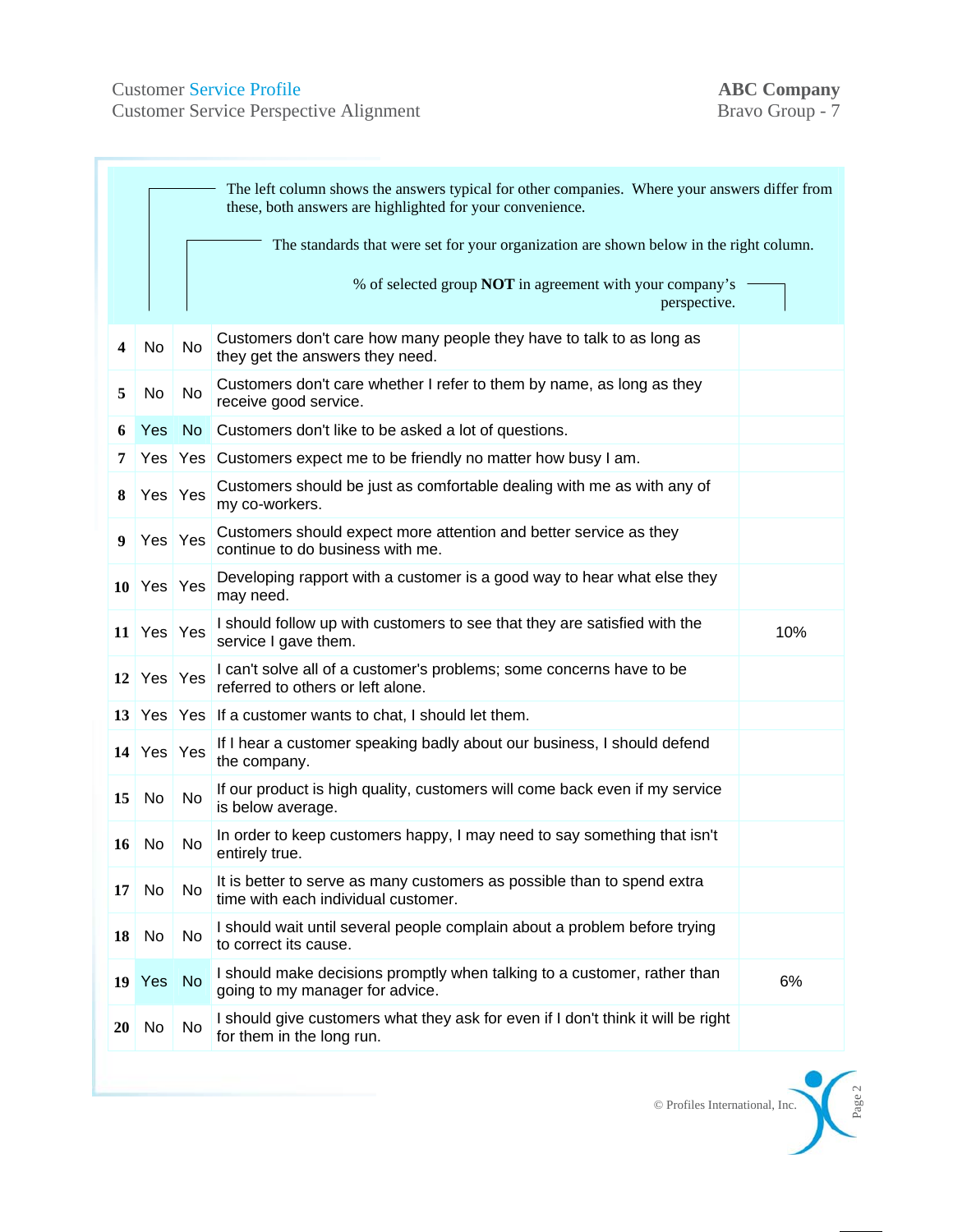Customer Service Profile<br>
Customer Service Perspective Alignment<br>
Bravo Group - 7 Customer Service Perspective Alignment

|                 | The left column shows the answers typical for other companies. Where your answers differ from<br>these, both answers are highlighted for your convenience. |           |                                                                                                                                                  |     |
|-----------------|------------------------------------------------------------------------------------------------------------------------------------------------------------|-----------|--------------------------------------------------------------------------------------------------------------------------------------------------|-----|
|                 |                                                                                                                                                            |           | The standards that were set for your organization are shown below in the right column.                                                           |     |
|                 |                                                                                                                                                            |           | % of selected group <b>NOT</b> in agreement with your company's<br>perspective.                                                                  |     |
|                 | 21 Yes                                                                                                                                                     | No        | It is important to track how long I spend with each customer to help<br>decrease wasted time.                                                    |     |
| 22              | No                                                                                                                                                         | <b>No</b> | It is more important to attract new customers than to maintain the ones we<br>currently have.                                                    |     |
|                 | 23 Yes                                                                                                                                                     | <b>No</b> | It is often possible to satisfy a customer by explaining why he or she is<br>wrong.                                                              |     |
|                 | 24 Yes Yes                                                                                                                                                 |           | It is often useful to ask a question or two before letting the customer go;<br>sometimes they have another need to fulfill.                      |     |
| 25              | No                                                                                                                                                         | <b>No</b> | It is the duty of the customer to have all information ready when they<br>contact us; we don't have enough time to walk them through the basics. |     |
| 26              | No                                                                                                                                                         | No        | It isn't necessary to suggest complementary services or products;<br>customers know what they want when they contact us.                         | 15% |
| 27              | Yes Yes                                                                                                                                                    |           | It's a good feeling when I can help a customer by realizing something else<br>they need.                                                         |     |
| 28              | Yes Yes                                                                                                                                                    |           | Length of customer contact time is less important than doing what is<br>required to satisfy them.                                                |     |
| 29              | No                                                                                                                                                         | No        | Departmental policies are less important than what I think is best for the<br>customer.                                                          |     |
| 30              | No                                                                                                                                                         | No        | My job is to fulfill the customer's request, even if I don't understand it; I<br>shouldn't waste their time asking questions.                    |     |
| 31              | No                                                                                                                                                         | Yes       | I should never give a customer any reason to think that I don't know<br>something about my job.                                                  |     |
|                 | 32 Yes Yes                                                                                                                                                 |           | Once I have a customer's requests fulfilled, I immediately help the next<br>customer waiting.                                                    |     |
|                 | 33 Yes Yes                                                                                                                                                 |           | One of the ways I should offer great service is to help in ways customers<br>did not request.                                                    |     |
| 34              | <b>No</b>                                                                                                                                                  |           | Yes Resolving customers' concerns should start and stop with me.                                                                                 |     |
| 35 <sup>1</sup> | Yes Yes                                                                                                                                                    |           | Service is enhanced when I have complete authority to act on the<br>customer's behalf.                                                           |     |
| 36              | No                                                                                                                                                         | No        | Serving customers quickly should be the most important thing to do.                                                                              | 26% |
|                 | 37 Yes                                                                                                                                                     | No.       | Some customers simply cannot be satisfied.                                                                                                       |     |